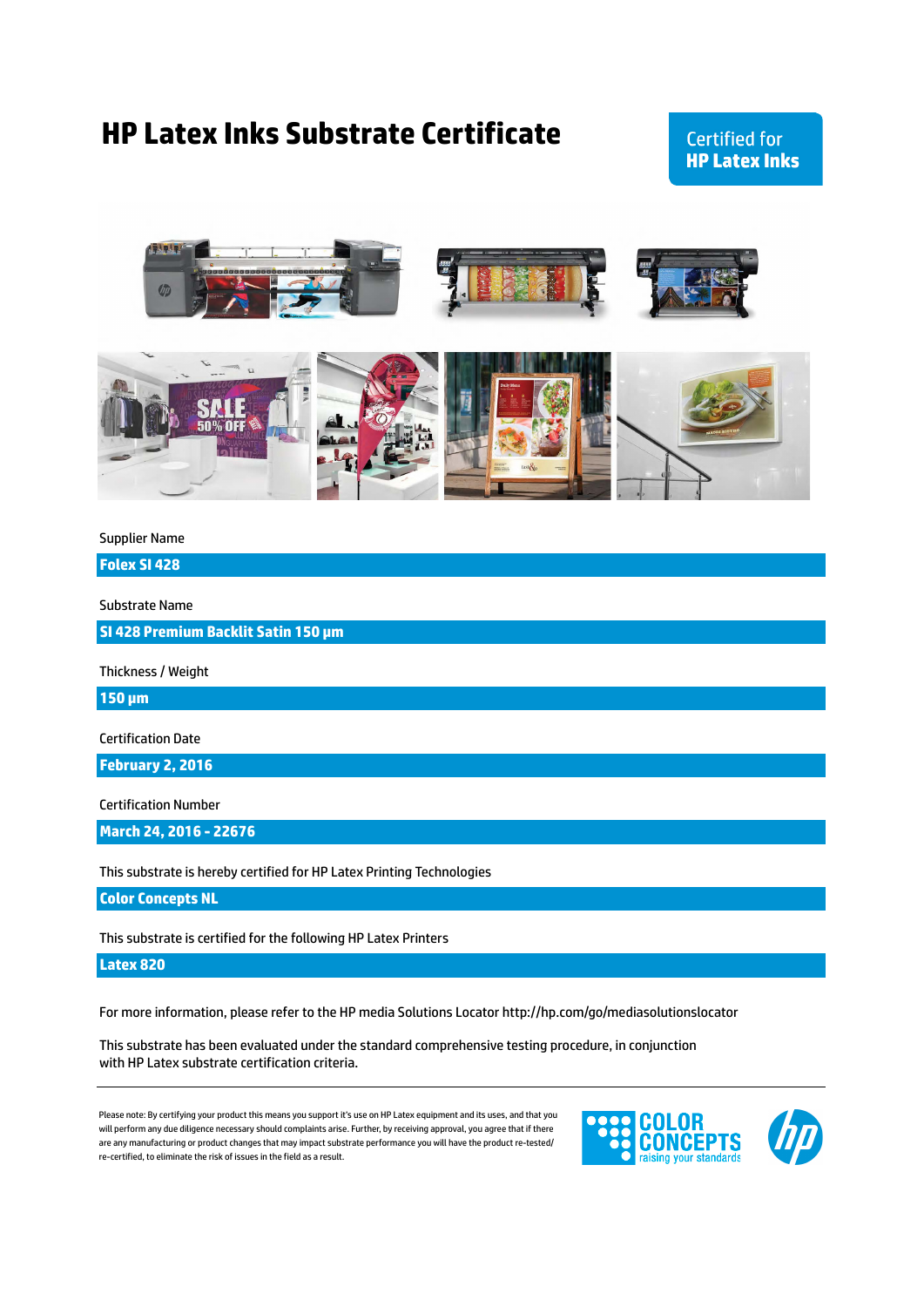# **Media Certification for HP Latex**

**Evaluation Report**





Vendor Name\*

**Folex SI 428**

Date of evaluation

**February 2, 2016**

**Latex 820**

**Substrate Information**

Substrate Name

**SI 428 Premium Backlit Satin 150 µm**

Lot Number

**0**

Substrate Type

**Films**

Substrate Sub Type

**PET**

Thickness / Weight

**150 µm**

#### Certification Number

**March 24, 2016 - 22676**

Qualification

**PASS**

Platform Certification Center

**Color Concepts NL**